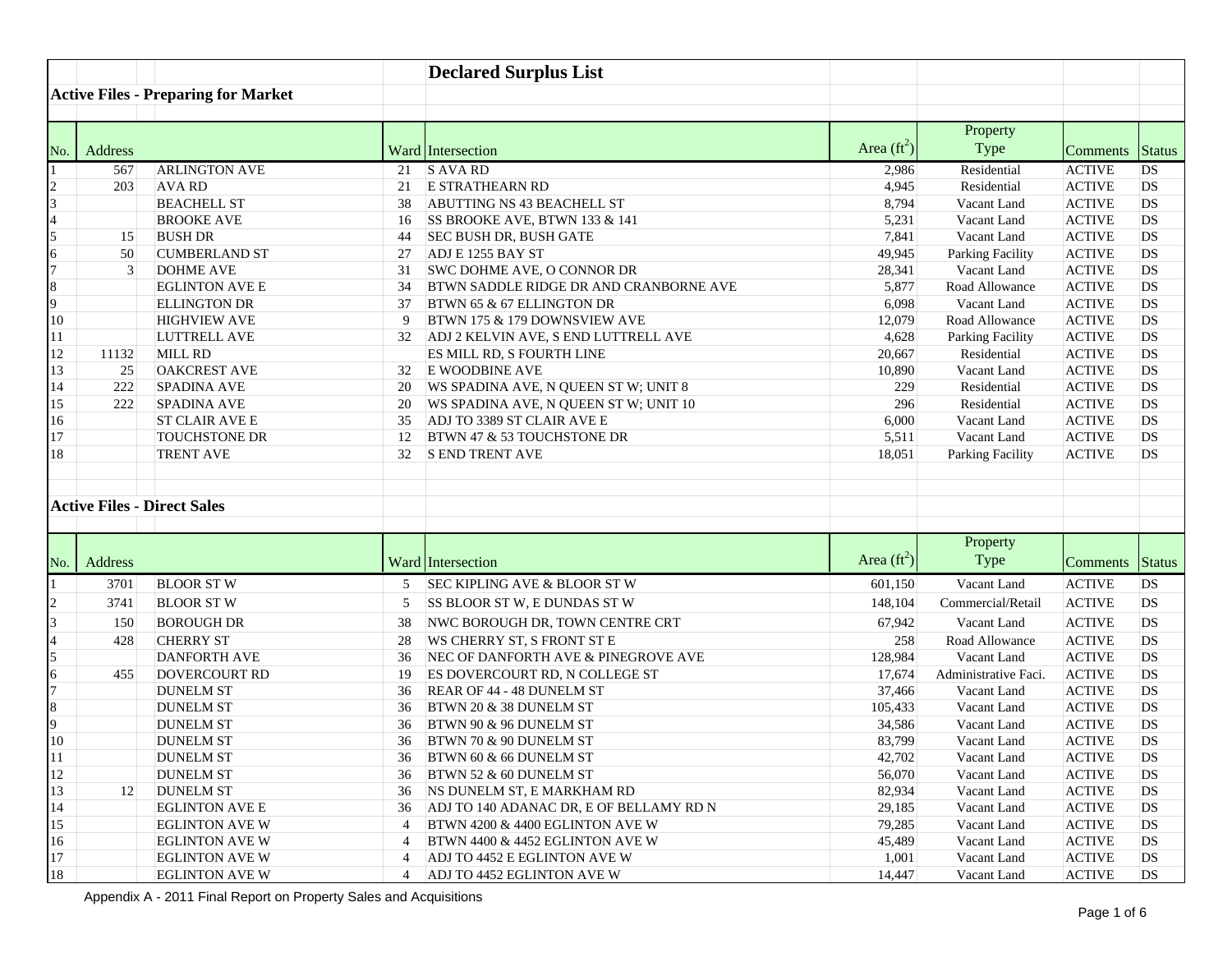| <b>Active Files - Direct Sales</b>                       |                                                                                                           |                      |                              |                                  |
|----------------------------------------------------------|-----------------------------------------------------------------------------------------------------------|----------------------|------------------------------|----------------------------------|
|                                                          |                                                                                                           |                      |                              |                                  |
|                                                          |                                                                                                           |                      | Property                     |                                  |
|                                                          | Ward Intersection                                                                                         | Area $(\text{ft}^2)$ | Type                         | <b>omments</b> Status            |
| EGLINTON AVE W                                           | $4$   REAR OF 43 - 55 HAMPTONBROOK DR                                                                     | 25,811               | Vacant Land                  | ACTIVE DS                        |
| <b>EGLINTON AVE W</b>                                    | 4 ADJ TO 4480 EGLINTON AVE W                                                                              | 29,205               | Vacant Land                  | ACTIVE DS                        |
| <b>EGLINTON AVE W</b>                                    | 4  NEC EGLINTON AVE W & WINCOTT DR                                                                        | 140.742              | Vacant Land                  | ACTIVE DS                        |
| 1250 EGLINTON AVE W                                      | 21 NEC EGLINTON AVE W, ALLEN RD N                                                                         | 24.936               | Parking Facility             | ACTIVE DS                        |
| 1350 EGLINTON AVE W                                      | 21   NWC EGLINTON AVE W, ALLEN RD S                                                                       | 11,029               | Parking Facility             | ACTIVE DS                        |
| 4200 EGLINTON AVE W                                      | 4   NWC EGLINTON AVE W, ROYAL YORK RD                                                                     | 40.593               | Residential                  | ACTIVE<br><b>IDS</b>             |
| 4400 EGLINTON AVE W                                      | 4 NEC EGLINTON AVE W, RUSSELL RD                                                                          | 67,404               | Residential                  | ACTIVE<br>$\overline{\text{DS}}$ |
| 4452 EGLINTON AVE W                                      | $\vert$ 4 NS EGLINTON AVE W, W RUSSELL RD                                                                 | 8.524                | Vacant Land                  | ACTIVE<br>DS                     |
| 201 GUILDWOOD PKWY                                       | 43 W GALLOWAY RD                                                                                          | 291.852              | Park/Rec/Open Space          | ACTIVE<br>-IDS                   |
| 138 HAMILTON ST                                          | 30 NWC HAMILTON ST & DUNDAS ST E                                                                          | 9.591                | Industrial/Storage           | ACTIVE<br> DS                    |
| <b>HIGHVIEW AVE</b>                                      | 36 SWC OF KENNEDY RD & HIGHVIEW AVE                                                                       | 2.884                | Vacant Land                  | ACTIVE IDS                       |
| 1226 ISLINGTON AVE                                       | 5 NWC ISLINGTON AVE, BLOOR ST W                                                                           | 135.012              | <b>TTC Facility</b>          | ACTIVE DS                        |
| <b>KENNEDY RD</b>                                        | 36 S END KENNEDY RD, S HIGHVIEW AVE                                                                       | 14.908               | Road Allowance               | ACTIVE  DS                       |
| <b>KINGSTON RD</b>                                       | 36 SEC OF KENNEDY RD & HIGHVIEW AVE                                                                       | 34,660               | Vacant Land                  | ACTIVE DS                        |
| 2126 KIPLING AVE                                         | 2 WS KIPLING AVE, S TABER RD                                                                              | 64.904               | Police Facility              | ACTIVE DS                        |
| <b>MADISON AVE</b>                                       | 20 ES MADISON AVE, N BLOOR ST W                                                                           |                      | Parking Facility             | TIVE<br>DS <b>DS</b>             |
| 253 MARKHAM RD                                           | 36 NEC MARKHAM RD, DUNELM ST                                                                              | 45.587               | Vacant Land                  | ACTIVE DS                        |
| 891 MORNINGSIDE AVE                                      | 44 ES MORNINGSIDE AVE, N MILITARY TRL                                                                     | 309.032<br>71.497    | Service Yard                 | ACTIVE DS                        |
| 497 RICHMOND ST W<br><b>SCARBOROUGH GOLF CLUB RD</b>     | 20 SWC RICHMOND ST W, BRANT ST<br>36 ADJ TO 282 SCARBOROUGH GOLF CLUB RD                                  | 56.681               | Commercial/Retail            | ACTIVE<br>DS<br>ACTIVE DS        |
| 5131 SHEPPARD AVE E                                      | 42 ISS SHEPPARD AVE E, E MARKHAM RD                                                                       | 155,494              | Vacant Land<br>Vacant Land   | ACTIVE DS                        |
| 1901 TESTON RD                                           | S LIMIT RODINEA RD, S MALMO CRT; NW PARCEL OF 1901                                                        | 21.635               | Landfill                     | $ ACTIVE$ $DS$                   |
| 777 VICTORIA PARK AVE                                    | 35 NEC VICTORIA PARK AVE, DENTON AVE                                                                      | 408,593              | <b>TTC Facility</b>          | ACTIVE DS                        |
| 705 WARDEN AVE                                           | 35 NEC WARDEN AVE, ST CLAIR AVE E                                                                         | 310.916              | Parking Facility             | ACTIVE DS                        |
| WYNNVIEW CRT                                             | 36 S END WYNNVIEW CRT ADJ TO 2 WYNNVIEW CRT                                                               | 31.463               | Road Allowance               | $ ACTIVE$ $ DS$                  |
|                                                          |                                                                                                           |                      |                              |                                  |
|                                                          |                                                                                                           |                      |                              |                                  |
| <b>Ongoing Files - Negotiating with Adjoining Owners</b> |                                                                                                           |                      |                              |                                  |
|                                                          |                                                                                                           |                      |                              |                                  |
|                                                          |                                                                                                           |                      | Property                     |                                  |
|                                                          |                                                                                                           | Area $(\text{ft}^2)$ | Type                         |                                  |
|                                                          | Ward Intersection                                                                                         |                      |                              | mments Status                    |
| ALLEN RD                                                 | 15 ES BTWN VIEWMOUNT AVE AND HILLMOUNT AVE                                                                | 7.8781               | Vacant Land                  | <b>ACTIVE IDSAO</b>              |
| 543 ARLINGTON AVE<br><b>ARROWSMITH AVE</b>               | 21 ES ARLINGTON AVE, S AVA RD                                                                             | 2.431<br>1.176       | Vacant Land                  | ACTIVE DSAO<br>ACTIVE DSAO       |
| <b>BEDFORD PARK AVE</b>                                  | 12 NWC OF KEELE ST & ARROWSMITH AVE<br>16 SS BEDFORD PARK AVE, W OF 683 BEDFORD PARK AVE                  | 1,874                | Vacant Land<br>Reserve Strip | <b>ACTIVE</b><br><b>DSAO</b>     |
| <b>BEDFORD PARK AVE</b>                                  | 16 ADJ TO 410 BEDFORD PARK AVE                                                                            | 4361                 | Vacant Land                  | ACTIVE<br><b>DSAO</b>            |
| <b>BLAKLEY AVE</b>                                       | 11 ABUTTING NS 45 BLAKLEY AVE                                                                             | 1.29                 | Vacant Land                  | ACTIVE<br>DSAO                   |
| <b>BLOOR ST W</b>                                        | $\begin{array}{ c c c c c c } \hline 5 & \text{REAR } 2842 - 2848 \text{ BLOOR } \text{ST W} \end{array}$ | 4.994                | Vacant Land                  | CTIVE<br>DSAO                    |
| <b>BRAD ST</b>                                           | 14 ABUTTING ES 22 BRAD ST                                                                                 |                      | Road Allowance               | ACTIVE<br><b>DSAO</b>            |
| <b>BRIMLEY RD</b>                                        | 36 REAR OF 103 COMRIE TERR                                                                                | 3 92C                | Vacant Land                  | ACTIVE  DSAO                     |
| <b>BRIMLEY RD</b>                                        | 36 REAR OF 99 COMRIE TERR                                                                                 |                      | Vacant Land                  | ACTIVE DSAO                      |
| <b>BRIMLEY RD</b>                                        | 36 REAR OF 101 COMRIE TERR                                                                                |                      | Vacant Land                  | ACTIVE<br><b>DSAO</b>            |
| <b>BRIMLEY RD</b>                                        | 36 REAR OF 97 COMRIE TERR                                                                                 |                      | Vacant Land                  | ACTIVE DSAO                      |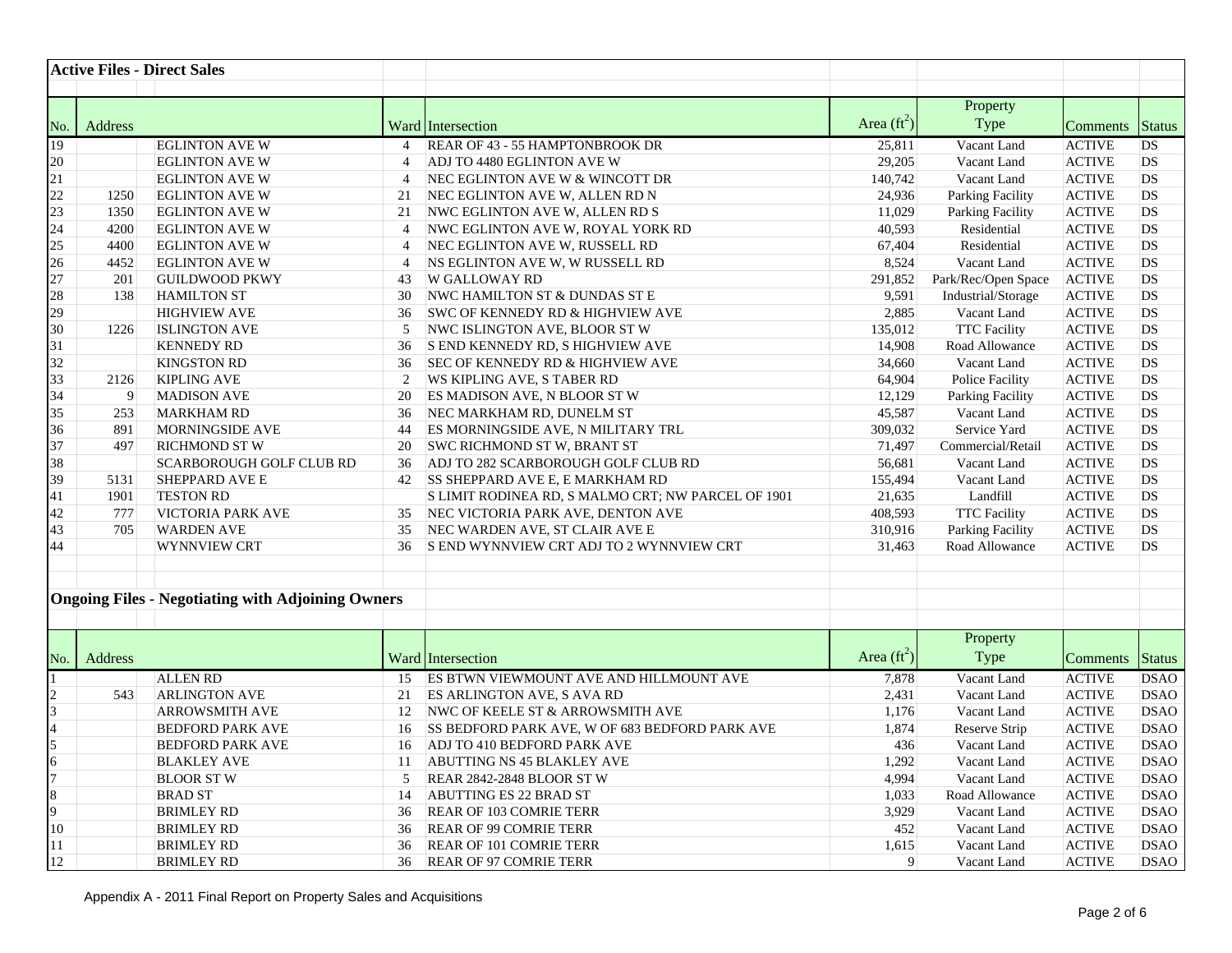|         | $82 R$ BROADWAY AVE                                      | $\parallel$ 25 NS BROADWAY AVE, W REDPATH AVE         |                       | Reserve Strip                     | ACTIVE DSAO                  |
|---------|----------------------------------------------------------|-------------------------------------------------------|-----------------------|-----------------------------------|------------------------------|
|         | <b>Ongoing Files - Negotiating with Adjoining Owners</b> |                                                       |                       |                                   |                              |
|         |                                                          |                                                       |                       |                                   |                              |
|         |                                                          |                                                       |                       |                                   |                              |
|         |                                                          |                                                       |                       | Property                          |                              |
| Address |                                                          | Ward Intersection                                     | Area (ft <sup>-</sup> | Type                              | omments<br><b>Status</b>     |
|         | 34 BYNG AVE                                              | $\parallel$ 35 BTWN 32 & 36 BYNG AVE                  | 1.8411                | Vacant Land                       | ACTIVE DSAO                  |
|         | <b>CODSELL AVE</b>                                       | 10 REAR OF 7 HONITON ST                               |                       | Vacant Land                       | TIVE<br><b>DSAO</b>          |
|         | <b>CODSELL AVE</b>                                       | 10 REAR OF 11 HONITON ST                              | חר י                  | Vacant Land                       | ACTIVE<br><b>DSAO</b>        |
|         | <b>COLDSTREAM AVE</b>                                    | 15 ADJOINING 23 ELWAY CRT                             |                       | Vacant Land                       | TIVE  DSAO                   |
|         | <b>COLDSTREAM AVE</b>                                    | 15 ADJOINING 672 COLDSTREAM AVE                       | 10.699                | Vacant Land                       | <b>ACTIVE</b><br><b>DSAO</b> |
|         | <b>COLDSTREAM AVE</b>                                    | 15 ABUTTING 25 ELWAY CRT                              | 19.354                | Vacant Land                       | ACTIVE  DSAO                 |
|         | <b>CONACHER DR</b>                                       | 24 BTWN 687 & 689 CONACHER DR                         |                       | Vacant Land                       | CTIVE<br><b>DSAO</b>         |
|         | <b>CONFEDERATION DR</b>                                  | 43  NWC 121 CONFEDERATION DR                          |                       | Vacant Land                       | TIVE<br><b>DSAO</b>          |
|         | CONFEDERATION DR                                         | 43 BTWN 115 & 117 CONFEDERATION DR                    |                       | Vacant Land                       | TIVE<br><b>DSAC</b>          |
|         | CONFEDERATION DR                                         | 43 REAR 117 CONFEDERATION DR                          |                       | Vacant Land                       | ACTIVE  DSAO                 |
|         | <b>CORDOVA AVE</b>                                       | 5 REAR OF 4879-4595 DUNDAS ST W                       |                       | Road Allowance                    | ACTIVE DSAO                  |
|         | 3038 B DANFORTH AVE                                      | NS DANFORTH AVE, W VICTORIA PARK AVE                  | 5.065                 | Vacant Land                       | <b>DSAO</b><br>CTIVE         |
|         | <b>DERWYN RD</b>                                         | 29 REAR OF 478 - 488 COSBURN AVE                      |                       | Vacant Land                       | TIVE <b>DSAO</b>             |
|         | <b>DISCO RD</b>                                          | $\mathbb{C}$ SWC OF DISCO RD & CARLINGVIEW RD         | 98.727                | Park/Rec/Open Space               | ACTIVE<br><b>DSAO</b>        |
|         | $9$ A DORCHESTER DR                                      | 10 BTWN 9 & 11 DORCHESTER DR                          | 436                   | Vacant Land                       | <b>DSAO</b><br><b>ACTIVE</b> |
|         | <b>EGLINTON AVE E</b>                                    | ABUTTING SS 1100 EGLINTON AVE E                       |                       | Boulevard Management ACTIVE       | <b>DSAC</b>                  |
|         | <b>ELLINGTON DR</b>                                      | 37 ADJ TO 67 ELLINGTON DR                             | 496.                  | Vacant Land                       | <b>DSAO</b><br>TIVE          |
|         | <b>ELLINGTON DR</b>                                      | ADJ TO 65 ELLINGTON DR                                |                       | Vacant Land                       | ACTIVE<br><b>DSAO</b>        |
|         | <b>ELLSWORTH AVE</b>                                     | NS HOCKEN AVE, REAR 17 ELLSWORTH AVE                  |                       | Vacant Land                       | <b>DSAO</b><br>CTIVE         |
|         | 109 R ERSKINE AVE                                        | 25 SS ERSKINE AVE, W REDPATH AVE                      |                       | Reserve Strip                     | ACTIVE  DSAO                 |
|         | <b>FELAN CRES</b>                                        | N END FELAN CRES, ABUTTING 2435 KIPLING AVE           |                       | Road Allowance                    | TIVE<br><b>DSAO</b>          |
|         | 199 R FOREST HILL RD                                     | REAR 199 FOREST HILL RD                               |                       | Vacant Land                       | TIVE<br><b>DSAO</b>          |
|         | $184$ D GAMMA ST                                         | 6 BTWN 184B & 186 GAMMA ST                            | 1 307                 | Vacant Land                       | ACTIVE  DSAO                 |
|         | <b>GARY DR</b>                                           | 11 BTWN 212 & 216 GARY DR                             |                       | Vacant Land                       | ACTIVE DSAO                  |
|         | <b>GLASGOW ST</b>                                        | 20 WS GLASGOW ST, ADJ 22 GLASGOW ST                   |                       | Vacant Land                       | TIVE<br><b>DSAO</b>          |
|         | <b>GREY RD</b>                                           | 16 R 437-505 CRANBROOKE;R 506-574 WOBURN;R 22 GREY RD | 16.066                | Road Allowance                    | <b>DSAO</b><br>TIVE          |
|         | <b>HAMILTON ST</b>                                       | 30 REAR OF 86 & 88 HAMILTON ST                        |                       | Road Allowance                    | <b>DSAO</b><br>TIVE          |
|         | 17 A HAREWOOD AVE                                        | 36 N KINGSTON RD                                      |                       | Road Allowance                    | TIVE<br><b>DSAO</b>          |
|         | <b>HARTSVILLE AVE</b>                                    | 44 BTWN 14 AND 16 HARTSVILLE AVE                      |                       | Walkway                           | ACTIVE<br>DSAO               |
|         | HOLMESDALE CRES                                          | NEC HOLMESDALE CRES, ENNERDALE RD                     |                       | Vacant Land                       | CTIVE<br><b>DSAO</b>         |
|         | <b>HORSHAM AVE</b>                                       | REAR OF 110 HORSHAM AVE, E BASSWOOD PARKETTE          |                       | Vacant Land                       | TIVE<br>DSAO                 |
|         | <b>INDUSTRIAL ST</b>                                     | 26 SEC OF INDUSTRIAL ST & ESANDAR DR                  |                       | Vacant Land                       | CTIVE<br><b>DSAO</b>         |
|         | <b>ISLINGTON AVE</b>                                     | 7 NWC OF ISLINGTON AVE & MUIR AVE                     | 10.019                | Vacant Land                       | TIVE<br><b>DSAO</b>          |
|         | <b>JANE ST</b>                                           | 13 WS ARMADALE AVE, N BLOOR ST W                      |                       | Vacant Land                       | TIVE<br><b>DSAO</b>          |
|         | <b>JOHN GRUBB CRT</b>                                    | S ALBION RD                                           |                       | Road Allowance                    | DSAO<br>TIVE                 |
|         | <b>JUDGE RD</b>                                          | 5 BTWN 126 JUDGE RD & 127 JUDGE RD                    |                       | 5,030 Boulevard Management ACTIVE | <b>DSAO</b>                  |
|         | <b>KINGSWAY CRES</b>                                     | 5 BTWN 76 & 80 KINGSWAY CRES                          | 5.663                 | Vacant Land                       | ACTIVE DSAO                  |
|         | 995 KIPLING AVE                                          | 5 BTWN 993 & 997 KIPLING AVE                          | 7.405                 | Vacant Land                       | ACTIVE DSAO                  |
|         | 1160 LAKE SHORE BLVD E                                   | 32 NS LAKE SHORE BLVD E, W WOODFIELD RD               | 1.525                 | Vacant Land                       | ACTIVE DSAO                  |
|         | 1180 LAKE SHORE BLVD F                                   | NS LAKE SHORE BLVD E, W WOODFIELD RD                  | 1.176                 | Vacant Land                       | ACTIVE DSAO                  |
|         | 1200 LAKE SHORE BLVD E                                   | NS LAKE SHORE BLVD E, W WOODFIELD RD                  | 8.625                 | Vacant Land                       | ACTIVE DSAO                  |
|         | LEDBURY ST                                               | 16 REAR OF 591 WOBURN AVE                             | 871                   | Vacant Land                       | ACTIVE DSAO                  |
|         | LEDBURY ST                                               | 16 WS LEDBURY ST, BETW BEDFORD PARK AVE & WOBURN AVE  |                       | Road Allowance                    | <b>ACTIVE</b><br><b>DSAC</b> |

Appendix A - 2011 Final Report on Property Sales and Acquisitions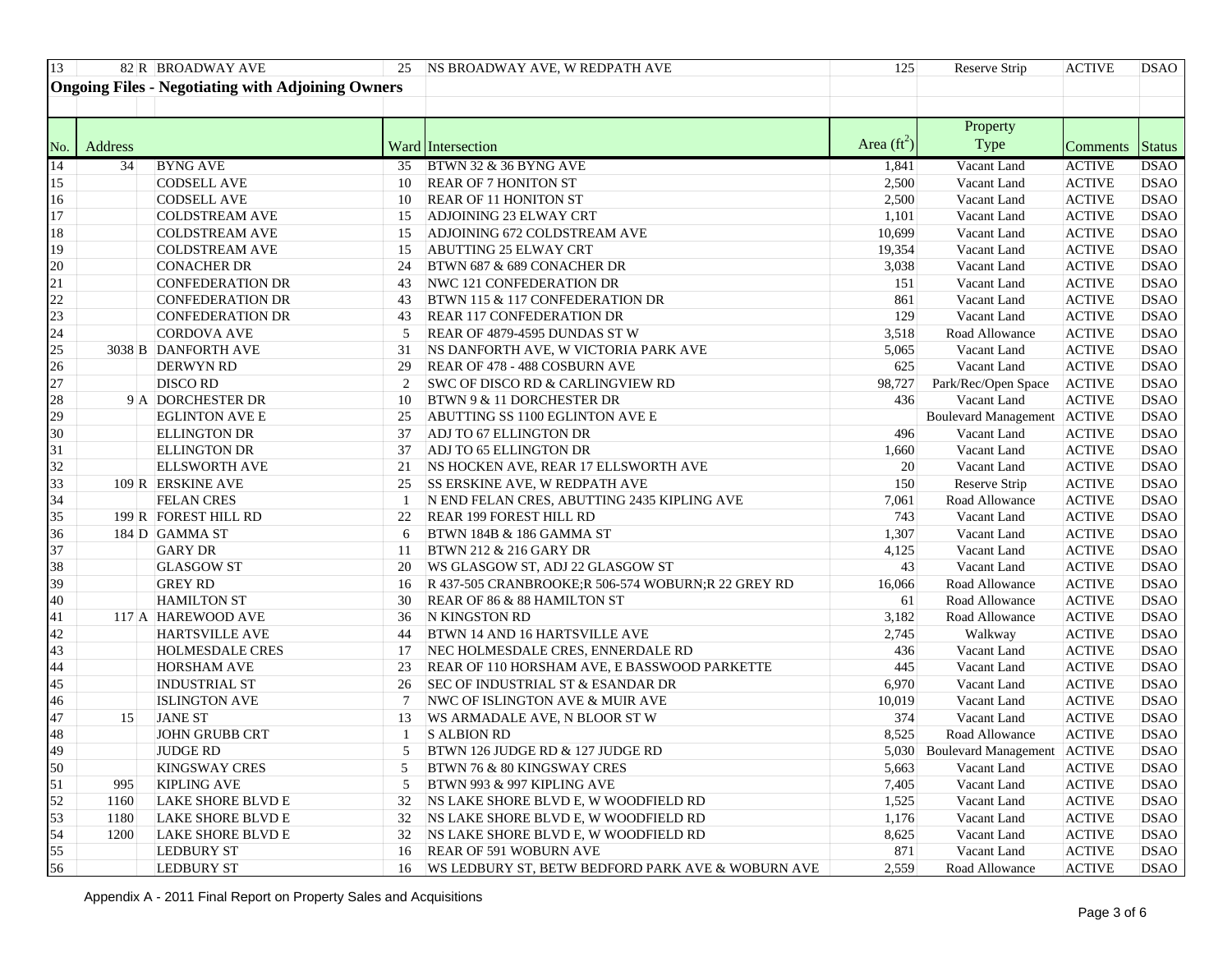| LESLIE ST                                                | $\vert$ 24 S SHEPPARD AVE E                                                          | 1.938         | Road Allowance   | <b>DSAC</b><br>ACTIVE                                        |
|----------------------------------------------------------|--------------------------------------------------------------------------------------|---------------|------------------|--------------------------------------------------------------|
| <b>Ongoing Files - Negotiating with Adjoining Owners</b> |                                                                                      |               |                  |                                                              |
|                                                          |                                                                                      |               |                  |                                                              |
|                                                          |                                                                                      |               |                  |                                                              |
|                                                          |                                                                                      |               | Property         |                                                              |
|                                                          | Ward Intersection                                                                    | Area (1       |                  | omments Status                                               |
| <b>LINSMORE CRES</b>                                     | 29 ADJ TO 283 LINSMORE CRES, 4 DERWYN RD                                             | 625.          | Vacant Land      | - IDSAC<br>ACTIVE-                                           |
| <b>LONG BRANCH AVE</b>                                   | 6 NWC LONG BRANCH AVE, MUSKOKA AVI                                                   |               | Road Allowance   | 'IVF<br><b>DSAC</b>                                          |
| <b>LONG BRANCH AVE</b>                                   | 6 SEC LONG BRANCH AVE, MUSKOKA AVE                                                   | 4791          | Road Allowance   | ACTIVE<br><b>DSAC</b>                                        |
| <b>LONGVIEW DR</b>                                       | $11$ S PELMO DR                                                                      |               | Road Allowance   | ACTIVE<br>DSAC                                               |
| <b>LOUVAIN ST</b>                                        | 11 SEC LOUVAIN ST, HUMBER BLVD                                                       | 2.614         | Vacant Land      | <b>ACTIVE</b><br><b>DSAO</b>                                 |
| <b>MACLEOD ST</b>                                        | 12 REAR OF 34 MACLEOD ST                                                             |               | Vacant Land      | <b>ACTIVE</b><br><b>DSAO</b>                                 |
| <b>MARTIN GROVE RD</b>                                   | 3 NWC OF MARTIN GROVE & RATHBURN                                                     | 6.098         | Vacant Land      | <b>CTIVE</b><br>DSAC                                         |
| <b>MEADOWGLEN PL</b>                                     | 38 ADJ 1-2 MEADOWGLEN PL                                                             |               | Road Allowance   | TIVF<br><b>IDSAC</b>                                         |
| <b>MONARCH PARK AVE</b>                                  | 29 BTWN 264 & 266 MONARCH PARK AVE                                                   | 196           | Reserve Strip    | ACTIVE<br><b>IDSAO</b>                                       |
| NEW SIDE RD                                              | 42 ADJ 6415 STEELES AVE E                                                            | 25,629        | Road Allowance   | <b>DSAC</b><br>ACTIVE                                        |
| 59 R NIAGARA ST                                          | 19 ABUTTING NS 28 BATHURST ST                                                        | 3.143         | Vacant Land      | ACTIVE<br><b>DSAC</b>                                        |
| 85 R NIAGARA ST                                          | 19 ABUTTING NS 28 BATHURST ST                                                        | 3.240         | Vacant Land      | ACTIVE<br><b>DSAO</b>                                        |
| 18 OAKMOUNT RD                                           | 13 ADJ S 22 OAKMOUNT RD                                                              | 14.861        | Vacant Land      | <b>DSAO</b><br>ACTIVE                                        |
| OLD MILL DR                                              | 13 W/S LIMIT 2490 BLOOR ST W                                                         | 2.497         | Road Allowance   | <b>DSAC</b><br>ACTIVE                                        |
| 90 OLD MILL RD                                           | 5 SOUTHERN TRIANGULAR PORTION OF 90 OLD MILL RD                                      | 886           | Road Allowance   | <b>DSAO</b><br>ACTIVE                                        |
| <b>OMAGH AVE</b>                                         | ADJ TO 67 OMAGH AVE                                                                  |               | Vacant Land      | DSAC<br>FIVI                                                 |
| 505 ORIOLE PKWY                                          | 16 ES ORIOLE PKY, S EGLINTON AVE W                                                   |               | Vacant Land      | <b>CTIVE</b><br><b>DSAC</b>                                  |
| 45 R PARK HILL RD                                        | 21 REAR 43 PARK HILL RD                                                              | 936.          | Vacant Land      | ACTIVE<br><b>DSAO</b>                                        |
| $45 R$ PARK HILL RD                                      | 21 REAR 45 PARK HILL RD                                                              | 3.419         | Vacant Land      | <b>ACTIVE</b><br><b>DSAO</b>                                 |
| $45 R$ PARK HILL RD                                      | 21 REAR 47 PARK HILL RD                                                              | 4.392         | Vacant Land      | ACTIVE<br> DSAC                                              |
| 113 PARLIAMENT ST                                        | 28 E OF PARLIAMENT ST                                                                |               | Vacant Land      | <b>CTIVE</b><br><b>DSAC</b>                                  |
| PERTH AVE                                                | 17 S KINGSLEY AVE                                                                    |               | Road Allowance   | <b>DSAO</b><br>ACTIVE                                        |
| <b>POPLAR AVE</b>                                        | 5 ADJ TO 35 POPLAR AVE                                                               |               | Vacant Land      | ACTIVE<br>DSAC                                               |
| <b>PORTAGE AVE</b>                                       | 11 PARCEL EAST OF 74-76 PORTAGE AVE                                                  |               | Vacant Land      | ACTIVE<br><b>DSAO</b>                                        |
| <b>POST RD</b>                                           | 25 ABUTTING SS 1 BRIDLE HEATH GT                                                     | 18.466        | Road Allowance   | ACTIVE<br>DSAC                                               |
| 2701 QUEEN ST I                                          | 36 SEC QUEEN ST E & NURSEWOOD DR                                                     |               | Water Management | <b>ACTIVE</b><br><b>DSAO</b>                                 |
| 19 R RED DEER AVE                                        | $\vert$ 36 N DODGE RD                                                                |               | Vacant Land      | <b>CTIVE</b><br>DSAC                                         |
| $21 R$ RED DEER AVE                                      | 36 N DODGE RD                                                                        |               | Vacant Land      | ACTIVE<br><b>DSAO</b>                                        |
| 46 RENOWN RD                                             | $\overline{\hspace{1em}}$ 5 BTWN 42 & 48 RENOWN RD                                   |               | Vacant Land      | <b>DSAC</b><br>ACTIVE                                        |
| 49 RENOWN RD                                             | 5 BTWN 47 & 51 RENOWN RD                                                             |               | Vacant Land      | <b>CTIVE</b><br><b>DSAC</b>                                  |
| 44 R REVCOE DR                                           | 24 BTWN 42 & 44 REVCOE DR                                                            | 3.920         | Vacant Land      | ACTIVE<br><b>DSAO</b>                                        |
| <b>RICHMOND ST W</b>                                     | 20 REAR OF 181, 199 & 203 RICHMOND ST W                                              |               | Other Misc. Use  | <b>DSAO</b><br><b>ACTIVE</b>                                 |
| 129 R RONAN AVE                                          | 25 ES RONAN AVE, S BOWOOD AVE                                                        |               | Reserve Strip    | ACTIVE<br> DSAC                                              |
| <b>ROYAL YORK RD</b>                                     | SEC OF ROYAL YORK RD & LAWRENCE AVE W                                                | 3.920         | Vacant Land      | ACTIVE<br><b>DSAO</b>                                        |
| SCOTT ST                                                 | 28 S THE ESPLANADE, SOUTHERLY FOOT OF SCOTT ST<br>44 SEC SHEPPARD AVE E, DURNFORD RD | 3.3631        | Railway Land     | <b>DSAC</b><br><b>CTIVE</b>                                  |
| 1715 SHEPPARD AVE E                                      |                                                                                      | 3.485         | Vacant Land      | ACTIVE<br><b>DSAO</b>                                        |
| <b>SHEPPARD AVE W</b><br><b>SIXTEENTH</b>                | 23 ADJ 40 SHEPPARD AVE W<br>6 R OF 8, 12, 16 & 56 15TH ST/R OF 31 16TH               | 2.982         | Vacant Land      | ACTIVE DSAO                                                  |
|                                                          | 11 REAR OF 124-140 SPEARS ST                                                         |               | Vacant Land      | ACTIVE DSAO<br>ACTIVE DSAO                                   |
| $124$ R SPEARS ST                                        | 22 SEC ST CLAIR AVE W, SPADINA RD                                                    | 3.485<br>2691 | Vacant Land      | <b>ACTIVE</b><br><b>DSAO</b>                                 |
| 301 ST CLAIR AVE W                                       | 36 ADJ 30 ST QUENTIN AVE                                                             |               | Water Management | ACTIVE DSAO                                                  |
| ST QUENTIN AVE                                           | 21 WS STRATHEARN RD, S AVA RD                                                        |               | Vacant Land      |                                                              |
| 161 STRATHEARN RD<br>177 R STRATHEARN RD                 | 21 WS STRATHEARN RD, S GLOUCESTER GR                                                 | 2.614         | Vacant Land      | <b>ACTIVE</b><br><b>DSAO</b><br><b>ACTIVE</b><br><b>DSAO</b> |
|                                                          |                                                                                      | 1.410         | Vacant Land      |                                                              |

Appendix A - 2011 Final Report on Property Sales and Acquisitions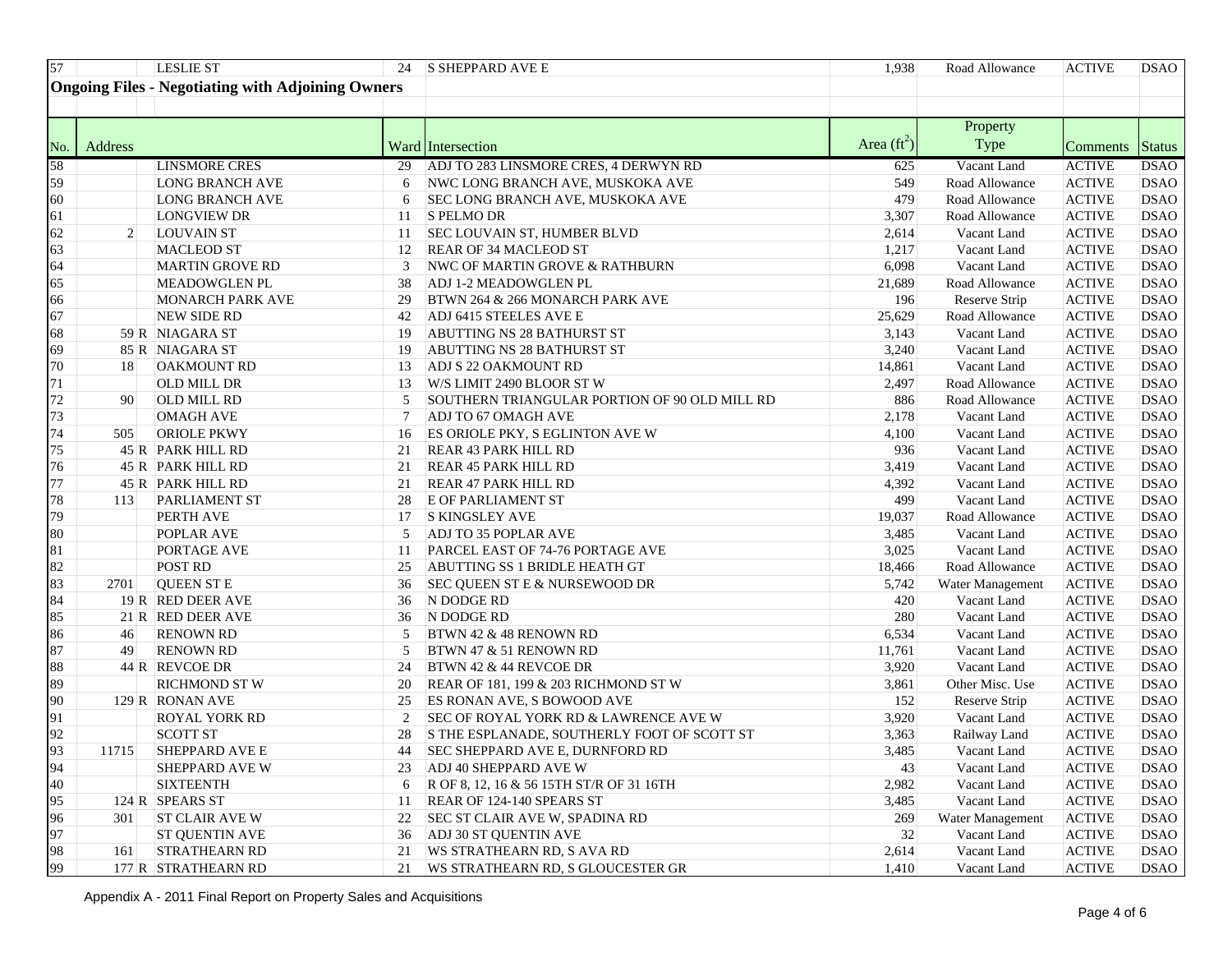|                          | 179 R STRATHEARN RD                                      | 21 WS STRATHEARN RD, S GLOUCESTER GR                                    | Vacant Land<br>ACTIVE DSAO<br>1.410                                   |  |  |
|--------------------------|----------------------------------------------------------|-------------------------------------------------------------------------|-----------------------------------------------------------------------|--|--|
|                          | <b>Ongoing Files - Negotiating with Adjoining Owners</b> |                                                                         |                                                                       |  |  |
|                          |                                                          |                                                                         |                                                                       |  |  |
|                          |                                                          |                                                                         |                                                                       |  |  |
|                          |                                                          |                                                                         | Property                                                              |  |  |
| <b>Address</b>           |                                                          | <b>Ward</b> Intersection                                                | - Area (ft <sup>2</sup><br>Type<br>mments Status                      |  |  |
|                          | 181 R STRATHEARN RD                                      | 21 IWS STRATHEARN RD. S GLOUCESTER GR                                   | Vacant Land<br>ACTIVE DSAO<br>1.410                                   |  |  |
|                          | $183$ R STRATHEARN RD                                    | 21 WS STRATHEARN RD, S GLOUCESTER GR                                    | CTIVE<br>1 410<br>Vacant Land<br><b>IDSAC</b>                         |  |  |
|                          | $185$ R STRATHEARN RD                                    | 21 WS STRATHEARN RD, S GLOUCESTER GR                                    | <b>CTIVE</b><br>Vacant Land<br>1.410  <br><b>IDSAO</b>                |  |  |
|                          | 187 R STRATHEARN RD                                      | 21 WS STRATHEARN RD, S GLOUCESTER GR                                    | <b>CTIVE</b><br>Vacant Land<br>1410<br>DSAU -                         |  |  |
|                          | 189 R STRATHEARN RD                                      | 21 WS STRATHEARN RD, S GLOUCESTER GR                                    | CTIVE<br>1.410<br>Vacant Land<br><b>IDSAO</b>                         |  |  |
|                          | 191 R STRATHEARN RD                                      | 21 WS STRATHEARN RD. S GLOUCESTER GR                                    | <b>ACTIVE</b><br>Vacant Land<br>1.410<br>IDSAO -                      |  |  |
|                          | 193 R STRATHEARN RD                                      | 21 WS STRATHEARN RD, S GLOUCESTER GR                                    | <b>TIVE</b><br>Vacant Land<br>DSAC<br>1.410                           |  |  |
|                          | 195 R STRATHEARN RD                                      | 21   WS STRATHEARN RD, S GLOUCESTER GR                                  | <b>CTIVE</b><br>Vacant Land<br><b>IDSAC</b>                           |  |  |
|                          | 197 R STRATHEARN RD                                      | 21   WS STRATHEARN RD, S GLOUCESTER GR                                  | <b>CTIVE</b><br>Vacant Land<br>1.410<br><b>IDSAO</b>                  |  |  |
|                          | 199 R STRATHEARN RD                                      | 21 WS STRATHEARN RD, S GLOUCESTER GR                                    | <b>ACTIVE</b><br>1.410<br>Vacant Land<br><b>IDSAO</b>                 |  |  |
|                          | $201 R$ STRATHEARN RD                                    | 21 WS STRATHEARN RD, S GLOUCESTER GR                                    | 1.367<br>ACTIVE<br>Vacant Land<br><b>DSAO</b>                         |  |  |
|                          | $203$ R STRATHEARN RD                                    | 21 WS STRATHEARN RD, S GLOUCESTER GR                                    | <b>CTIVE</b><br>1.367<br>Vacant Land<br>DSAO                          |  |  |
|                          | 205 R STRATHEARN RD                                      | 21 WS STRATHEARN RD, S GLOUCESTER GR                                    | 1.367<br><b>CTIVE</b><br>Vacant Land<br><b>IDSAO</b>                  |  |  |
|                          | $207$ R STRATHEARN RD                                    | 21 WS STRATHEARN RD, S GLOUCESTER GR                                    | 1.367<br><b>CTIVE</b><br>Vacant Land<br><b>DSAC</b><br>1.389          |  |  |
|                          | 209 R STRATHEARN RD                                      | 21   WS STRATHEARN RD, S GLOUCESTER GR                                  | ACTIVE<br>Vacant Land<br><b>IDSAO</b>                                 |  |  |
|                          | $215$ R STRATHEARN RD                                    | 21 WS STRATHEARN RD, S GLOUCESTER GR                                    | <b>ACTIVE</b><br>1.528<br>Vacant Land<br>IDSAO.<br><b>TIVE</b>        |  |  |
|                          | $217R$ STRATHEARN RD<br>219 R STRATHEARN RD              | 21   WS STRATHEARN RD, S GLOUCESTER GR                                  | 1.625<br>Vacant Land<br>DSAC<br><b>CTIVE</b>                          |  |  |
|                          | 222 STRATHEARN RD                                        | 21   WS STRATHEARN RD, S GLOUCESTER GR                                  | Vacant Land<br><b>IDSAO</b><br><b>CTIVE</b><br>2.3121<br><b>IDSAO</b> |  |  |
|                          | <b>TAMWORTH RD</b>                                       | 21 ES STRATHEARN RD, S ELGINTON AVE W<br>23 ADJ TO 97 TAMWORTH RD       | Residential<br><b>CTIVE</b><br>-IDSAO                                 |  |  |
|                          | <b>THATCHER AVE</b>                                      | 36 ADJ TO 47 THATCHER AVE                                               | Vacant Land<br>CTIVE<br>Vacant Land<br>- IDSAC                        |  |  |
|                          | <b>THATCHER AVE</b>                                      | 36 ADJ TO 39 THATCHER AVE                                               | <b>ACTIVE</b><br>Vacant Land<br><b>DSAO</b>                           |  |  |
|                          | <b>THIRTIETH ST</b>                                      | $\begin{vmatrix} 6 & \text{ADJ } 68 \text{ THIRTIETH ST} \end{vmatrix}$ | <b>CTIVE</b><br>Vacant Land<br><b>IDSAO</b>                           |  |  |
|                          | 35 R VANLEY CRES                                         | 8 ADJ 4340 DUFFERIN ST                                                  | <b>CTIVE</b><br>Vacant Land<br><b>IDSAO</b>                           |  |  |
|                          | <b>WATERLOO AVE</b>                                      | 10 BTWN 134 $\&$ 136 WATERLOO AVE                                       | ACTIVE<br>1.307<br>Vacant Land<br><b>DSAO</b>                         |  |  |
|                          | $169$ C WATERLOO AVE                                     | 10 BTWN 169 & 171 WATERLOO AVE                                          | <b>TIVE</b><br>Vacant Land<br><b>IDSAO</b>                            |  |  |
|                          | 205 C WATERLOO AVE                                       | 10 ADJ TO 207 WATERLOO AVE                                              | CTIVE.<br>Vacant Land<br>2.1781<br>DSAC                               |  |  |
|                          | <b>WILSON HEIGHTS BLVD</b>                               | 10 FRONTING 517-539 WILSON HTS BLVD                                     | <b>CTIVE</b><br>10.129<br>Road Allowance<br><b>IDSAO</b>              |  |  |
|                          | 845 WOODBINE AVE                                         | $\overline{32}$ ES WOODBINE AVE, N RR                                   | <b>CTIVE</b><br>-8001<br>Vacant Land<br><b>IDSAO</b>                  |  |  |
|                          | WYNNVIEW CRT                                             | 36 ADJ 6-10 WYNNVIEW CRT                                                | <b>CTIVE</b><br>Road Allowance<br>- IDSAO -                           |  |  |
|                          | YONGE ST                                                 | 22 REAR OF 2112 & 2114 YONGE ST                                         | CTIVE<br>1.654<br>Road Allowance<br>DSAO                              |  |  |
|                          | YONGE ST                                                 | 23 BTWN 5220 & 5222 YONGE ST                                            | <b>ACTIVE</b><br>Vacant Land<br>5.716<br><b>DSAO</b>                  |  |  |
|                          | 3448 YONGE ST                                            | 16 NWC YONGE BLVD & YONGE ST                                            | <b>CTIVE</b><br>-664<br>Vacant Land<br><b>IDSAO</b>                   |  |  |
|                          | 5248 YONGE ST                                            | 23 ADJ N 5246 YONGE ST                                                  | Commercial/Retail ACTIVE DSAO<br>9.218                                |  |  |
|                          |                                                          |                                                                         |                                                                       |  |  |
|                          |                                                          |                                                                         |                                                                       |  |  |
|                          |                                                          |                                                                         |                                                                       |  |  |
|                          |                                                          |                                                                         |                                                                       |  |  |
|                          |                                                          |                                                                         |                                                                       |  |  |
|                          |                                                          |                                                                         |                                                                       |  |  |
| $\overline{\phantom{a}}$ |                                                          |                                                                         |                                                                       |  |  |
|                          |                                                          |                                                                         |                                                                       |  |  |
|                          |                                                          |                                                                         |                                                                       |  |  |